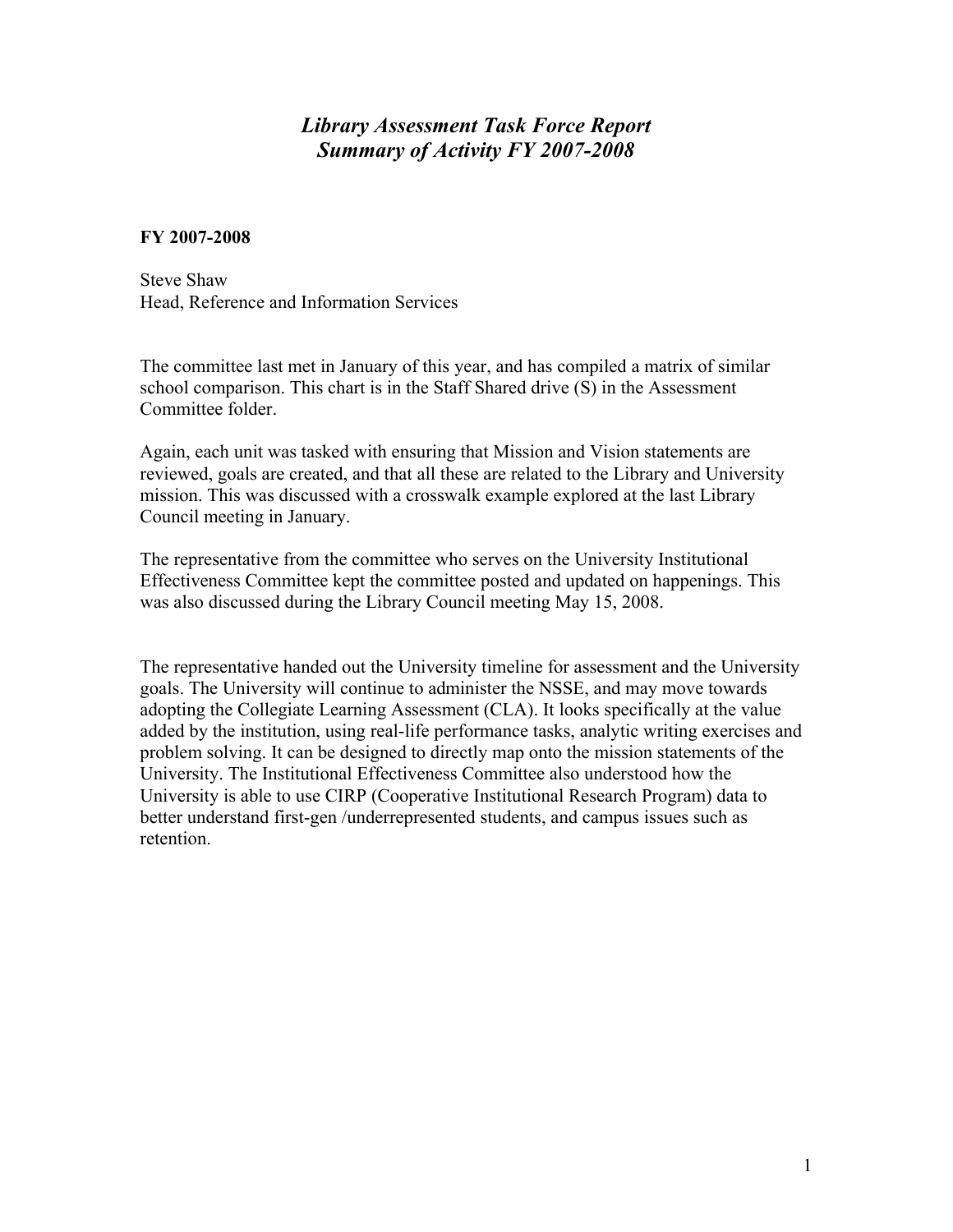# **SURVEYS**

## **USER SATISFACTION SURVEY**

The Library Assessment Task Force, in partnership with the reference staff of the library created, conducted and tabulated a Library User Satisfaction Survey during April 14-27, trying to reach a broad spectrum of library users. The results are summarized in the User Satisfaction Survey Report 2008 document, but more detail is below:

The majority (75%) was between 18-22 years old, but a solid 11% were over 31- this includes both graduate students and university employees. 87% identified as African American / Black, and there was a good distribution across the racial spectrum.

There was a more even distribution among the colleges: at the top we saw College of Arts and Sciences (16%), College of Nursing (13%), College of Business (12%), the School of Architecture (12%), College of Juvenile Justice (11%), College of education (10%) and so on.

25% choose to use remote access (drop of over 1% from last year); 2% prefer to primarily use another campus; half that of last year.

Weekdays 5-9 PM continues to be the preferred time for research. This might lead to the conclusion that for many students, 'research' has become an online activity. This justifies our move toward ERes, online tutorials and so forth. A substantial 25%, in fact, prefer to do research when the Library is closed.

Circulation and reference were the most utilized areas (23% and 31% respectively), 'using a computer' and 'research' were tied for reasons why people came into the library (21%). Books and journals, both print and online were all used, but a large number (39%) rate the A/V material as 'not applicable.'

Information was easy to find, and the reference desk was the first stop for help (38%). The Information Desk continues to be a close second (27%).

71% reported no problem in finding quiet study areas. Satisfaction with all areas was high, except 8% reported being 'never' satisfied with the computers. Judging by the written responses, this might be due to more confusion. Almost every patron erroneously believes the Computer Lab is under the aegis of the Library, and students continue to this day to complain to the reference and circulation desks about the staffed hours in the Computer Lab. [See written responses]

Although 43% reported not having had an instruction class, an encouraging 22% plan to in the future; hopefully advertising will pay off. And while 35% are satisfied with the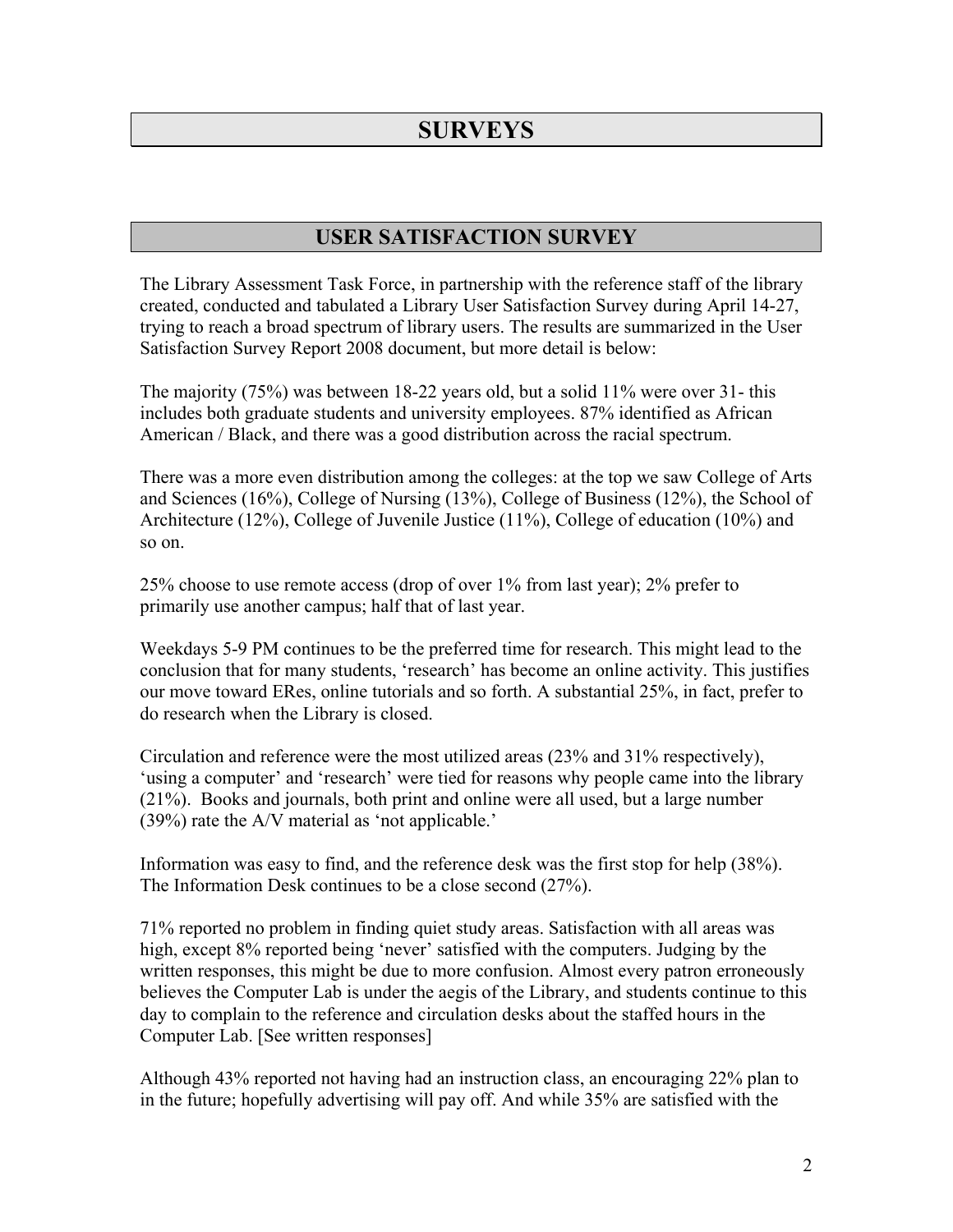current library hours, 36% want longer evening hours, 4% would want us open earlier on the weekday, and almost 20% want longer weekend hours.

Perhaps the most discouraging is where students go to do research: Internet was the clear winner with 23%, followed by the reference librarians (17%), and the OPAC (19%).

### **FACULTY SATISFACTION SURVEY**

The library staff conducted the Faculty User Satisfaction Survey during April 21-May 5, trying to reach as many faculty as possible. To this end surveys were handed out to all academic departments, mentioned during Campus Announcements and Faculty Announcements. There was a link on the cover letter from the Director, and at the beginning of the survey window, several faculty members used this option, as the period continued, however, most used the self-addressed campus mail enveloped we included with the survey during our distribution.

Our survey was more than successful; according to the Office of Institutional Research in fall 2007 there were 487 faculty (inclusive of FTE, part-time, adjunct, visiting, etc.). We had 50 returned surveys: a return rate of 10.2%. One of the intangible benefits was the contact made by liaison librarians with faculty as surveys were dropped off; they otherwise might not have met.

As might be expected, a large majority self-reports they are at least 'somewhat familiar' with our electronic resources (91%), but less with our print: 80%. What is disconcerting, though, is that 20% are either unfamiliar with our print resources or they do not use it. This follows along the same line with the high priority placed on electronic resources. This again shows up in the written comments.

Most agree that the Library staff are helpful (11%), we are knowledgeable (10%) and are satisfied with the service at the Library (10%). Faculty also disagree that our resources are difficult to use (14%), or that the Library should be the social center of the campus  $(14\%)$ .

83% give assignments that require the Library at least 'sometimes.'

The top of the priorities clearly are more electronic full-text databases (10%) and electronic reserves (9%). The overwhelming 'low' priority seems to be more leisure reading (13%).

Most believe that their students can use the OPAC (14%) and use the Library primarily for research (13%), but use the Internet as their primary research tool (12%).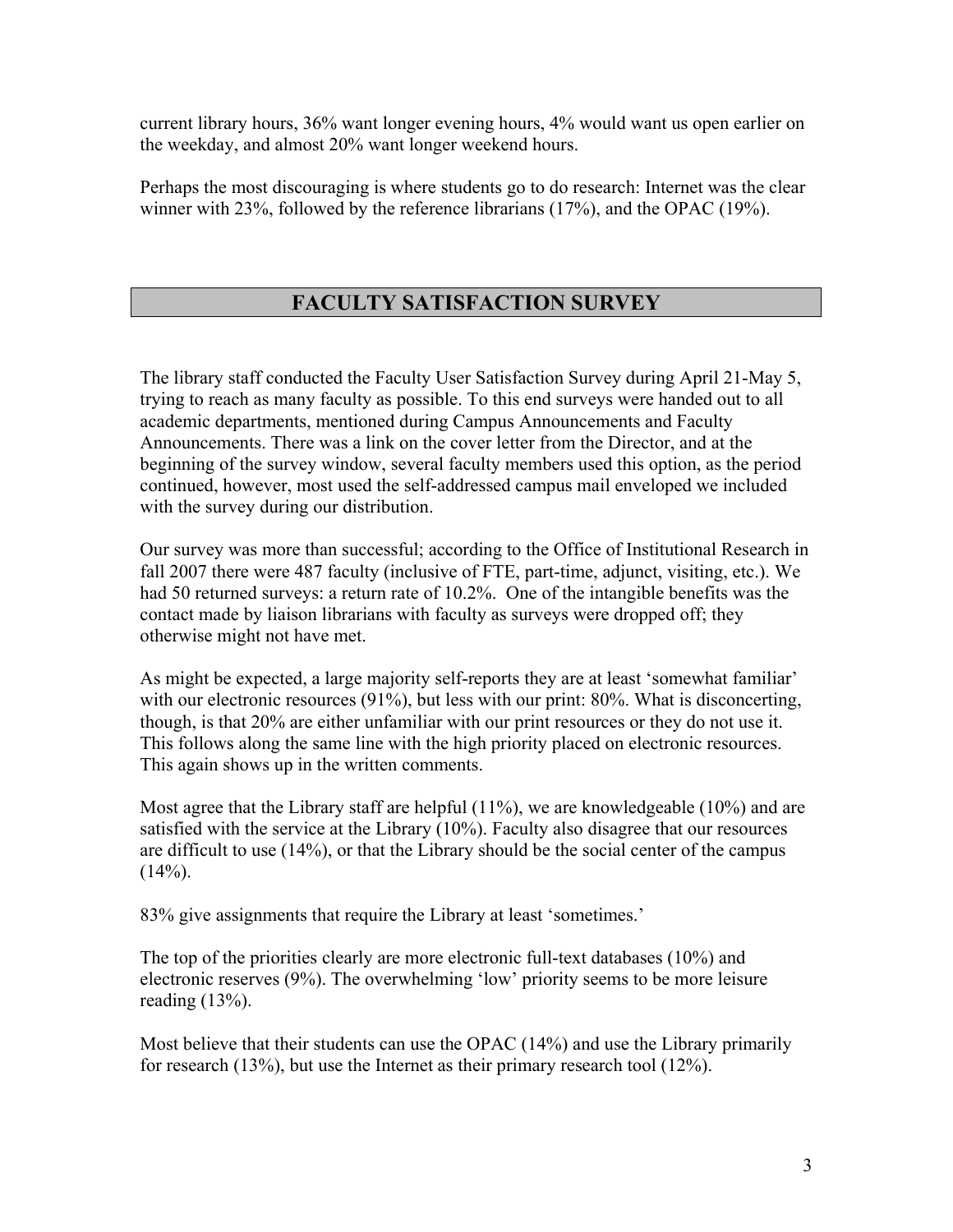Most appreciate Library instruction on finding material (18%) and web guides (17%), as well as Reference Librarians. On a positive note, only 4% indicated they were not aware of these resources- our outreach seems to be working.

And while a large number do research from the PV campus (41%) or online using remote access (36%), a substantial number (18%) choose to use another university. To be fair, this corresponds almost exactly with those who self-identify as either Instructor or Part-Time / Adjunct (20% combined).

We had a large distribution from most Colleges; Distance Education was the notable exception. Again, better coordination would improve this. Also, there might be a significant number of faculty who teach virtual (distance) classes, but see themselves as part of their home College (Business, Education) rather than as part of the Distance Education school.

Finally, we has a gratifying 89% say they were 'very' or 'usually' satisfied with the Library and our services.

The comments were not numerous, but were instructive enough to reproduce *in toto*:

### *FACULTY COMMENTS*

*Extend faculty due dates to 6 months. Inform when due, or send timely reminders* 

*I'll like the library to give a lot more attention to peer reviewed journal publications in the disciplines the university has a thrust in. for example, there should be current journals in the biological sciences, math, engineering and education. There should be a place dedicated to these journals in the library like in other universities of the same caliber as ours* 

*More e-journals* 

*Equip the interlibrary loan office to be able to do more. Right now, it is hard, if not impossible, to get theses / dissertations for other universities* 

*Sometimes the computer says things are in the stacks- cannot find them- is there a re-shelving problem? Mr. Jones is pretty good at tracking down these 'missing' items- i wonder if the student workers need more training. like other universities; might library staff do pageset checks and umi deposits of dissertations and theses? is anyone willing to take on document editing? if so, let the PhD coordinators know* 

*There should be access to course compass on the computers in the library!* 

*Clean carpet and floors on a more regular basis* 

*If there were an automatic system available to remind individuals by email a few days prior to due date that books are due, that would be helpful and may reduce lost or overdue fines and cut back on the need for staff to follow up on overdue, misplaced or lost items.*